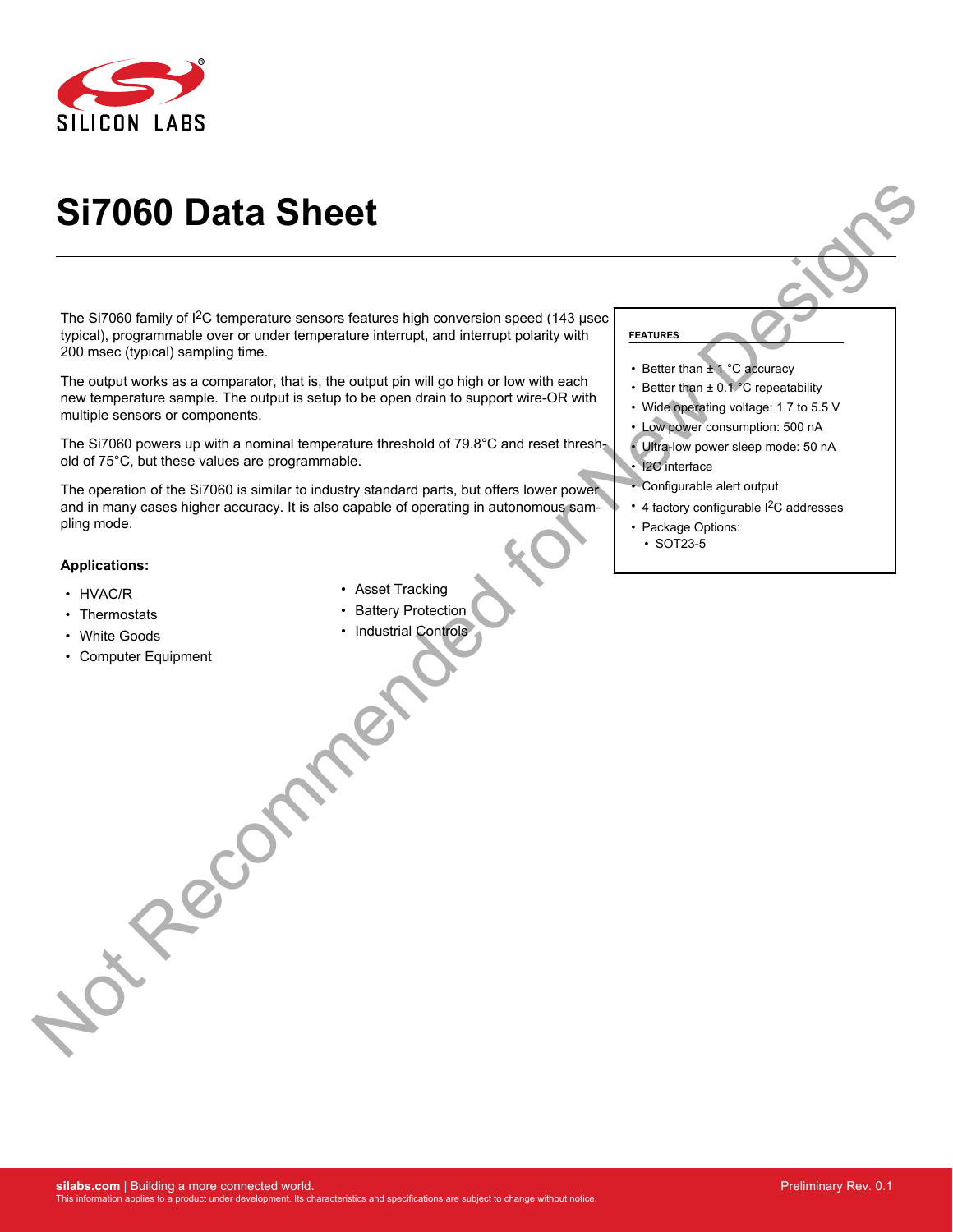## **1. Functional Description**

The Si7060 family of I<sup>2</sup>C temperature sensors measure and digitize the local temperature at the device. 4 modes of operation are possible:

## **Sleep Mode:**

This ultra-low power mode of operation is useful when temperature measurements are made infrequently and the lowest possible power is desired. In this mode, the part will remain in sleep mode until it receives a command over  $I^2C$  to wake up and make a measurement. After this measurement, the part will go back to sleep.

## **How to Configure:**

## **Autonomous Sampling Mode:**

#### **How to Configure:**

## **Active Mode:**

## **How to Configure:**

## **Table 1.1. Summary of Different States**

| er is desired. In this mode, the part will remain in sleep mode until it receives a command over ${}^{12}C$ to wake up and make a measure-<br>ment. After this measurement, the part will go back to sleep.                                                                                                      |                                        | This unra-low power mode or operation is useful when temperature measurements are made intreducing and the lowest possible pow- |                  |
|------------------------------------------------------------------------------------------------------------------------------------------------------------------------------------------------------------------------------------------------------------------------------------------------------------------|----------------------------------------|---------------------------------------------------------------------------------------------------------------------------------|------------------|
| The sleep bit is the 'master' bit. Once this bit is set, the sensor enters its sleep mode regardless of the other register configurations.<br>Once the part is woken up by <sup>2</sup> C, all registers are loaded to their default value, except for 0xC6 and 0xC7, which can be saved by the<br>usestore bit. |                                        |                                                                                                                                 |                  |
| How to Configure:                                                                                                                                                                                                                                                                                                |                                        |                                                                                                                                 |                  |
| sleep = $1$                                                                                                                                                                                                                                                                                                      |                                        |                                                                                                                                 |                  |
| stop = $X$                                                                                                                                                                                                                                                                                                       |                                        |                                                                                                                                 |                  |
| sltimeena = $X$                                                                                                                                                                                                                                                                                                  |                                        |                                                                                                                                 |                  |
| <b>Autonomous Sampling Mode:</b>                                                                                                                                                                                                                                                                                 |                                        |                                                                                                                                 |                  |
| In this mode of operation, the device will make measurements at a factory set rate of 5 Hz (every 200 ms). By default the part enters<br>the Autonomous Sampling Mode upon powerup. The sensor wakes up, performs a temperature conversion, updates the output accord-<br>ingly, and then goes back to sleep.    |                                        |                                                                                                                                 |                  |
| <b>How to Configure:</b>                                                                                                                                                                                                                                                                                         |                                        |                                                                                                                                 |                  |
| sleep $= 0$                                                                                                                                                                                                                                                                                                      |                                        |                                                                                                                                 |                  |
| stop = $0$                                                                                                                                                                                                                                                                                                       |                                        |                                                                                                                                 |                  |
| sitimeena = 1 (default state after wake-up)                                                                                                                                                                                                                                                                      |                                        |                                                                                                                                 |                  |
| <b>Active Mode:</b>                                                                                                                                                                                                                                                                                              |                                        |                                                                                                                                 |                  |
| In this mode of operation, measurements can be commanded, and the numerical value of the temperature can be read.                                                                                                                                                                                                |                                        |                                                                                                                                 |                  |
| How to Configure:                                                                                                                                                                                                                                                                                                |                                        |                                                                                                                                 |                  |
| sleep $= 0$                                                                                                                                                                                                                                                                                                      |                                        |                                                                                                                                 |                  |
| $stop = 0$                                                                                                                                                                                                                                                                                                       |                                        |                                                                                                                                 |                  |
| sltimeena = $X$                                                                                                                                                                                                                                                                                                  |                                        |                                                                                                                                 |                  |
| oneburst = $1$                                                                                                                                                                                                                                                                                                   |                                        |                                                                                                                                 |                  |
| The stop bit will be set to 1 once the measurement is complete.                                                                                                                                                                                                                                                  |                                        |                                                                                                                                 |                  |
| $\sim$                                                                                                                                                                                                                                                                                                           | Table 1.1. Summary of Different States |                                                                                                                                 |                  |
| <b>Mode</b>                                                                                                                                                                                                                                                                                                      | <b>Sleep</b>                           | <b>Stop</b>                                                                                                                     | <b>SItimeena</b> |
| Sleep                                                                                                                                                                                                                                                                                                            | 1                                      | x                                                                                                                               | X                |
| Autonomous                                                                                                                                                                                                                                                                                                       | 0                                      | 0                                                                                                                               | 1                |

The output pin is designed to be an open drain output, which allows you to connect multiple devices in parallel to trigger an alert. The output is driven low once the temperature crosses the operate point, and released once it goes below the release point. The temperature operate and release points are factory set to 80 °C and 75 °C but these values can be adjusted by setting the bit usestore to 1 and adjusting the data in registers 0xC6 and 0xC7 as will be described later. It is possible to adjust the output pin polarity so it goes high or low as temperature increases.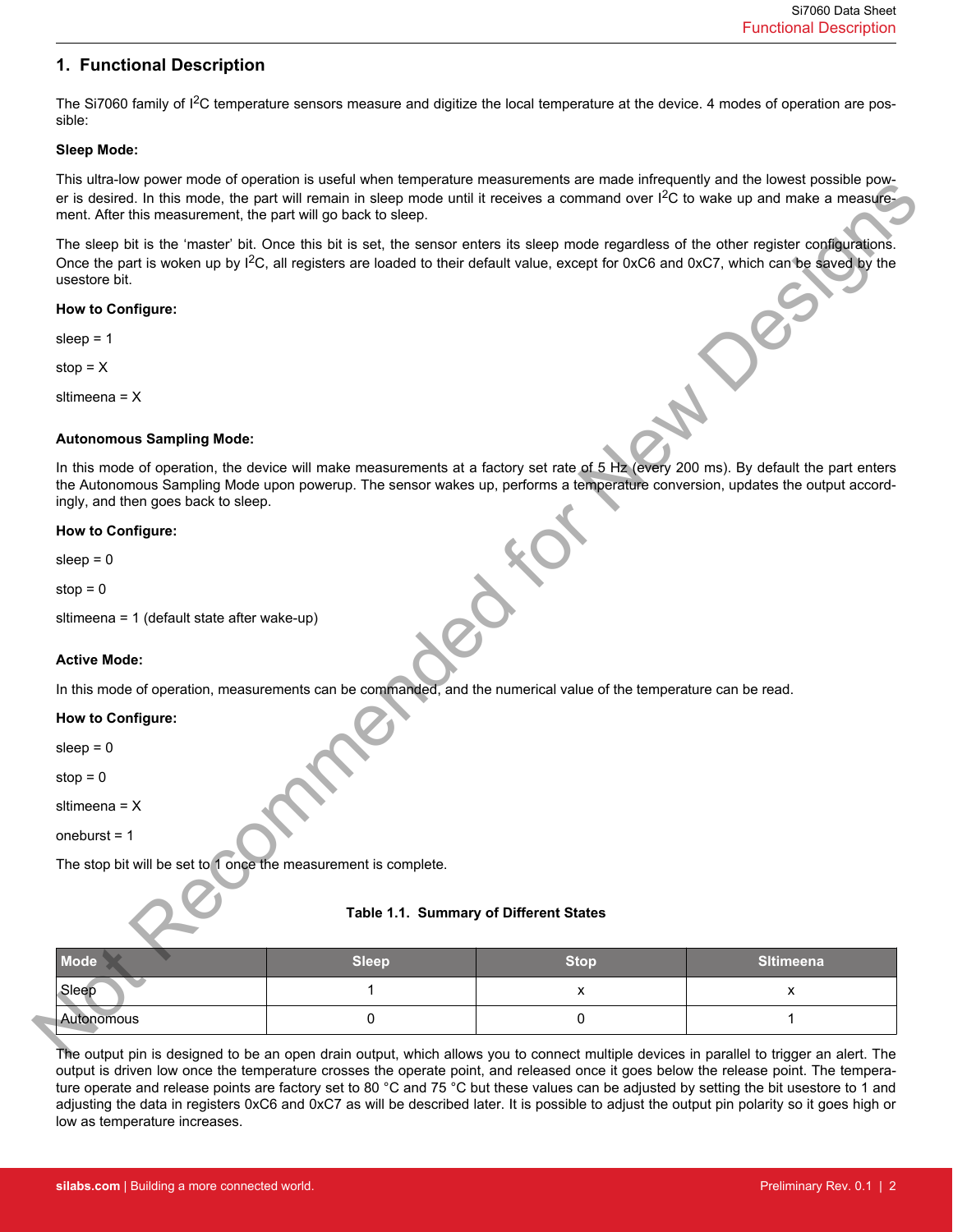## **2. I2C Interface**

The Si7060 complies with "fast" mode I<sup>2</sup>C operation and 7-bit addressing at speeds up to 400 kHz.

The  $1<sup>2</sup>C$  address is factory programmed to one of 4 values 0x30, 0x31, 0x32, or 0x33 (0110000b through 0110011b).

At power-up the registers are initialized, as will be described in the register definitions, and then they can be read or written in standard fashion for  $I^2C$  devices. New Designs

The host command for writing an I<sup>2</sup>C register is:

START Address W ACK register ACK data ACK STOP

The host command for reading an  $I^2C$  register is:

START Address W ACK register ACK Sr Address R Data NACK\* STOP

*\*NACK by host*

#### Where:

START is SDA going low with SCL high

Sr is a repeated START

Address is 0x30 up to 0x33.

0 indicates a write and 1 indicates a read.

ACK is SDA low.

Data is the Read or Write data.

NACK is SDA high.

STOP is SDA going high with SCL high.

Writing or Reading of sequential registers can be supported by setting the arautoinc bit of register 0xC5 (see register description). In the case of a read sequence where the arautoinc bit has been set, the data can be ACK'd to allow reading of sequential registers. For example, a two byte read of the conversion data in registers 0xC1 and 0XC2 would be:

START Address W ACK 0xC1 ACK Sr Address ACK data ACK\* data NACK\* STOP

*\*ACK/NACK by host*

To wake a part from sleep mode or to interrupt a measurement loop from idle mode, send the sequence:

START Address W ACK STOP

In this case, if the host continued with a register write, the Si7060 would NACK which would be unexpected. Additionally, the following sequence can be used to wake the part up or to interrupt a measurement loop:

START Address R ACK data NACK\* STOP

*\*NACK by host*

In this case, the Si7060 will produce 0xFF for the data. Allow for 10 μsec between the ACK of the address and the next START for the Si7060 to wake from sleep. In most cases, this will happen automatically, due to the 400 KHz maximum speed of the  $12C$  bus. The sequence will put the part in idle mode with the stop bit set.

To make a single conversion, having woken the part, set the oneburst bit of register 0xC4 to 1 and the stop bit to 0. The stop bit resets to 1 by the time the measurement is complete.

To put the part back to sleep after reading the data, set the stop bit to 0.

Putting the part to sleep with the  $s$ leep bit = 0 will result in the mode of operation where the temperature is sampled every 200 msec, and the output pin will toggle at the temperature threshold points as defined by registers 0xC6 and 0xC7 (assuming the usestore bit is also set)—that is, write 0x08 to 0xC4.

If ultra-low power sleep with no sampling is desired, set the  $\text{stop}$  bit to 0 and the  $\text{sleep}$  bit to 1—that is, write 0x00 or 0x09 (to retain the settings of 0xC6 and 0xC7) to 0xC4.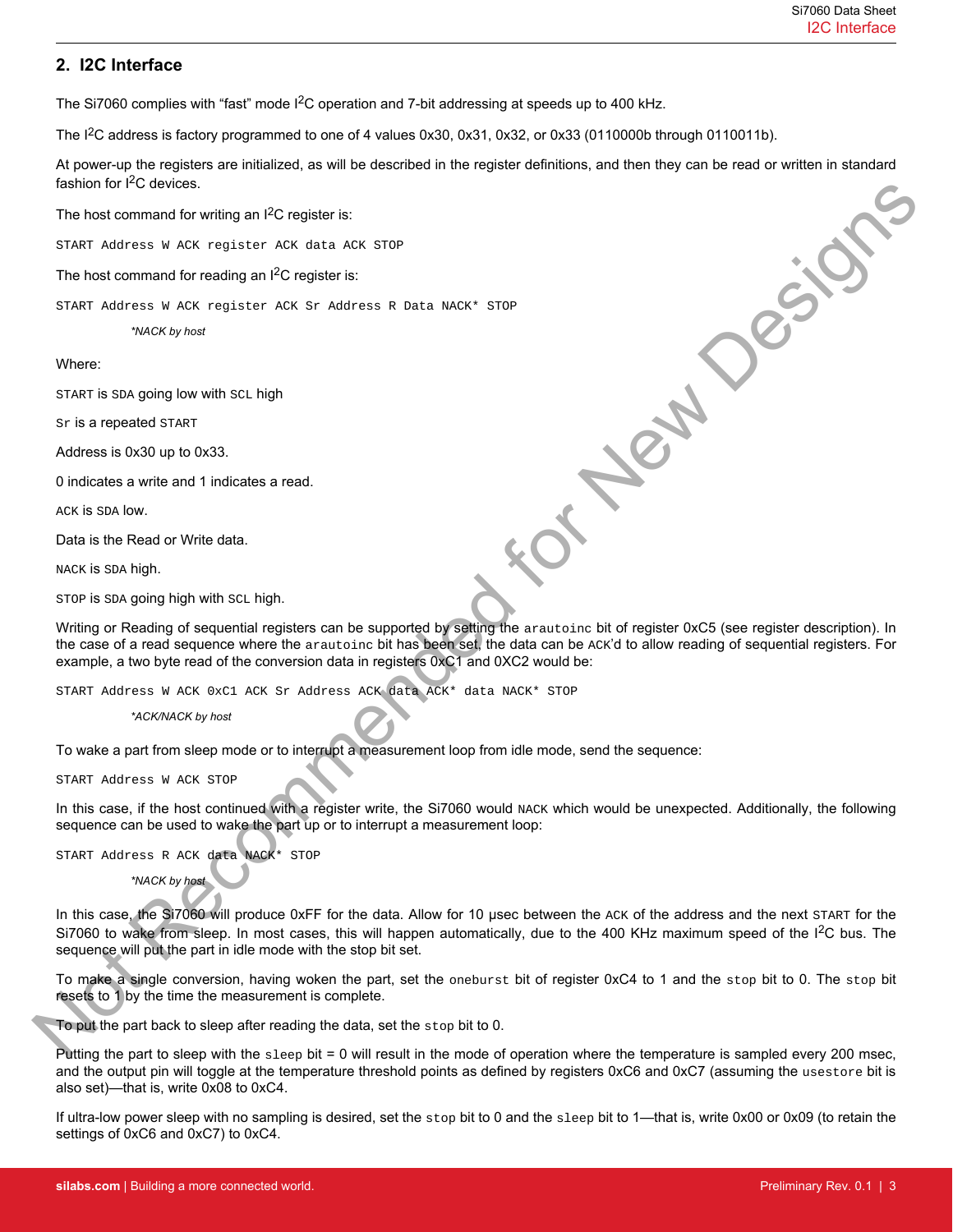## **2.1 Operation at Very Slow I2C Bus Speeds**

If the Si7060 is put to sleep with the sleep timer enabled, there will be one measurement done prior to sleep with the settings as configured in the wake period (i.e., operate and release points). This measurement starts at the falling edge of scL prior to the ACK of the write that puts the part to sleep (i.e., writing 0x80 to register 0xC4). When the measurement concludes, the output pin will be set high or low depending on the measurement results, and the part will enter the sleep timer state.

In the sleep timer state,  $SDA$  will hold state until the next wake (either by host or due to the sleep timer, which is typically 200 msec). Thus, it is important that the ACK concludes prior to entering the sleep state, or SDA will hold low until the next wake. SDA is released at the falling edge of scL, at the completion of the ACK time. This takes 140 μsec, and, therefore, the I<sup>2</sup>C clock speed must be fast enough that the time from SCL falling prior to ACK to SCL falling after ACK must be less than 140 μsec. Depending on the host timing for this portion of the I<sup>2</sup>C sequence, this corresponds to an I<sup>2</sup>C speed of greater than 7 KHz.

For very low I2C speeds, < 7KHz where this could be an issue, if the sleep timer function is not needed, write the sleep bit of register 0xC4 to put the part to sleep. If the sleep timer is not running, there is no measurement prior to sleep. SDA is released at the completion of the ACK, and the part will enter the sleep state without the sleep timer running.

## **2.2 Measuring Temperature Over I2C**

The actual temperature of the device can be calculated by reading the Dspsigm and Dspsigl registers over I<sup>2</sup>C, which correspond to the most significant and least significant bytes of the temperature measurements respectively. The complete 15b unsigned result is 256 \*Dspsigm[6:0]+Dspsigl[7:0].

A result of 16384 means the temperature is 55°C. More negative results mean lower temperature, and more positive results mean higher temperature. Temperature is calculated from the formula:

 $T (°C) = 55+ (256 * Dispsigm[6:0]+ Dispsig1[7:0] -16384)/160$ 

Read the register interface section for more details. Pecommended .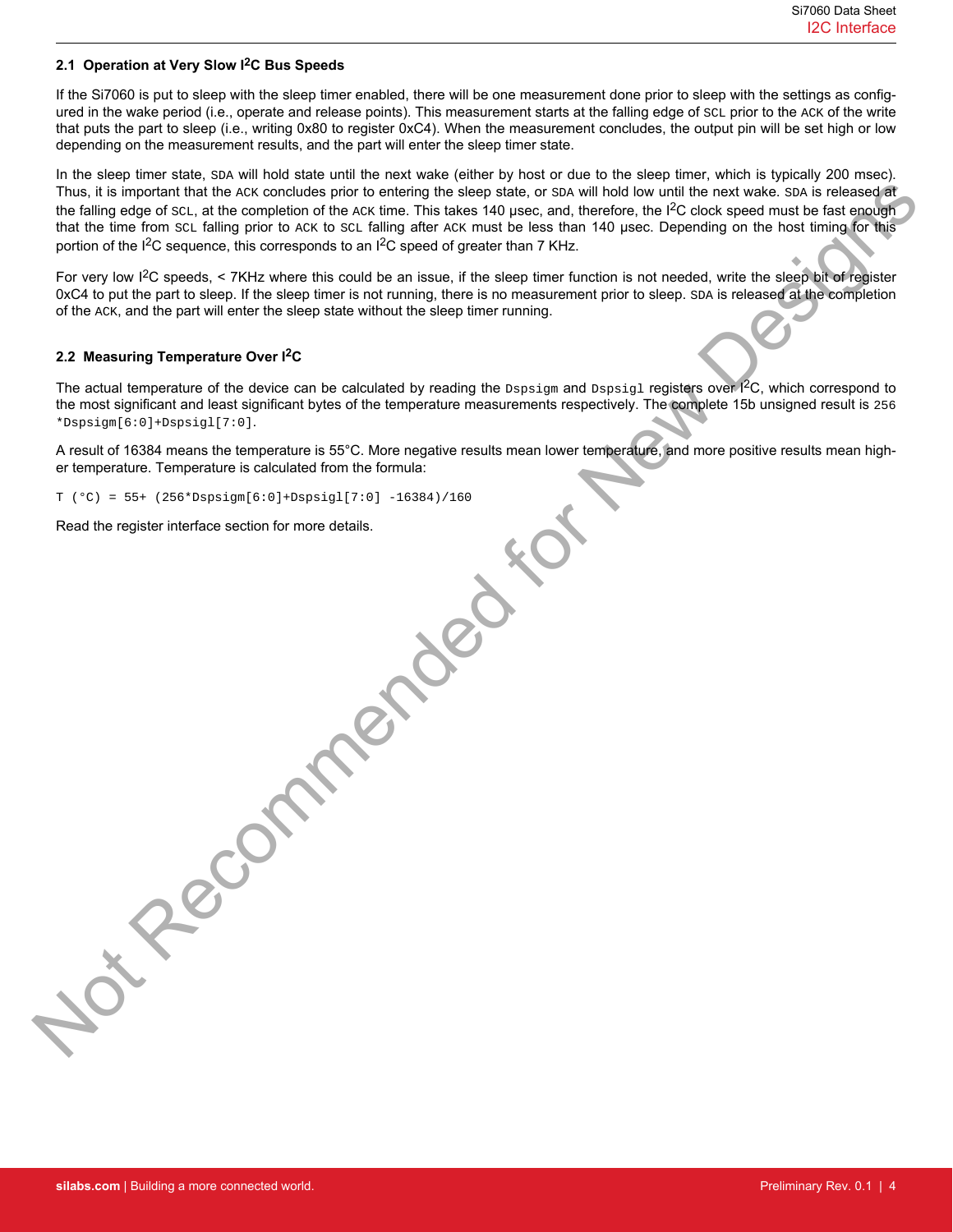## **3. Register Interface**

The Si7060 has 9 registers. 0xC0 through 0xC9 not including 0xC3.

| 0xC0                            | $\overline{7}$                                                                                                                                                                                                                                                                                                                      | 6                                          | 5 | 4 | $\mathbf{3}$ | $\overline{2}$ |            | $\bf{0}$  |
|---------------------------------|-------------------------------------------------------------------------------------------------------------------------------------------------------------------------------------------------------------------------------------------------------------------------------------------------------------------------------------|--------------------------------------------|---|---|--------------|----------------|------------|-----------|
|                                 |                                                                                                                                                                                                                                                                                                                                     | chipid (RO)                                |   |   |              |                | revid (RO) |           |
| 0xC1                            |                                                                                                                                                                                                                                                                                                                                     | Dspsigm                                    |   |   |              |                |            |           |
| 0xC2                            |                                                                                                                                                                                                                                                                                                                                     | Dspsigl                                    |   |   |              |                |            |           |
| 0xC3                            |                                                                                                                                                                                                                                                                                                                                     | Do not use                                 |   |   |              |                |            |           |
| 0xC4                            | meas(RO)                                                                                                                                                                                                                                                                                                                            | oneburst<br>usestore                       |   |   |              |                | stop       | sleep     |
| 0xC5                            |                                                                                                                                                                                                                                                                                                                                     |                                            |   |   |              |                |            | arautoinc |
| 0xC6                            | sw_low4temp                                                                                                                                                                                                                                                                                                                         |                                            |   |   | sw_op        |                |            |           |
| 0xC7                            | 0x3                                                                                                                                                                                                                                                                                                                                 |                                            |   |   |              | sw_hyst        |            |           |
| 0xC8                            |                                                                                                                                                                                                                                                                                                                                     |                                            |   |   |              |                |            |           |
| 0xC9                            |                                                                                                                                                                                                                                                                                                                                     |                                            |   |   |              |                |            | slTimeena |
| 0xE1                            |                                                                                                                                                                                                                                                                                                                                     |                                            |   |   | otp_addr     |                |            |           |
| 0xE2                            |                                                                                                                                                                                                                                                                                                                                     |                                            |   |   | otp_data     |                |            |           |
| 0xE3                            |                                                                                                                                                                                                                                                                                                                                     |                                            |   |   |              |                | otp_read   | otp busy  |
|                                 | 0xC1 and 0xC2 store the result of a temperature conversion.                                                                                                                                                                                                                                                                         | revid $(RO)$ – This ID 0x4 for revision B. |   |   |              |                |            |           |
|                                 | Dspsigm - Bits [6:0] are the most significant byte of the last conversion result. The most significant bit is a "fresh" bit, indicating the<br>register has been updated since last read. Reading the Dapsigm register causes the register Dspsig1 to be loaded with the least signifi-<br>cant byte of the last conversion result. |                                            |   |   |              |                |            |           |
|                                 | Dspsigl - The least significant byte of the last conversion result. Read Dspsigm first to align the bytes. The complete 15b unsigned<br>result is 256*Dspsigm[6:0]+Dspsigl[7:0].                                                                                                                                                    |                                            |   |   |              |                |            |           |
|                                 | A result of 16384 means the temperature is 55°C. More negative results mean lower temperature, and more positive results mean high-                                                                                                                                                                                                 |                                            |   |   |              |                |            |           |
|                                 | Temperature is calculated from the formula:                                                                                                                                                                                                                                                                                         |                                            |   |   |              |                |            |           |
| er temperature.                 | $T$ (°C) = 55+ (256*Dspsigm[6:0]+Dspsigl[7:0] -16384)/160                                                                                                                                                                                                                                                                           |                                            |   |   |              |                |            |           |
|                                 | This result can go from -47.4 to +157.39 °C. The recommended operating temperatures is -40°C to +125°C; so, the result should never<br>be out of range, but if operated beyond the ratings of the part, the result will clamp at -47.4 to +157.39 °C (i.e., no underflow or over-                                                   |                                            |   |   |              |                |            |           |
|                                 | Oneburst – Setting this bit initiates a single conversion. Set stop = 0 when setting oneburst = 1. The stop bit will be set to 1 when the                                                                                                                                                                                           |                                            |   |   |              |                |            |           |
| flow).<br>conversion completes. | stop - Setting this bit causes the control state machine measurement loop to pause after the current measurement burst completes.<br>Once set, clearing this bit restarts the measurement loop.                                                                                                                                     |                                            |   |   |              |                |            |           |

*arautoinc* – enables auto increment of the I2C register address pointer. This bit is not retained in sleep mode.

*sw\_low4temp -* determines the polarity of the output pin. The default setting of sw\_low4temp = 1 means the pin will go low at high temperature, e.g. sw\_op + hysteresis. sw\_low4temp = 0 means the pin will go high at low temperature, e.g., sw\_op - hysteresis .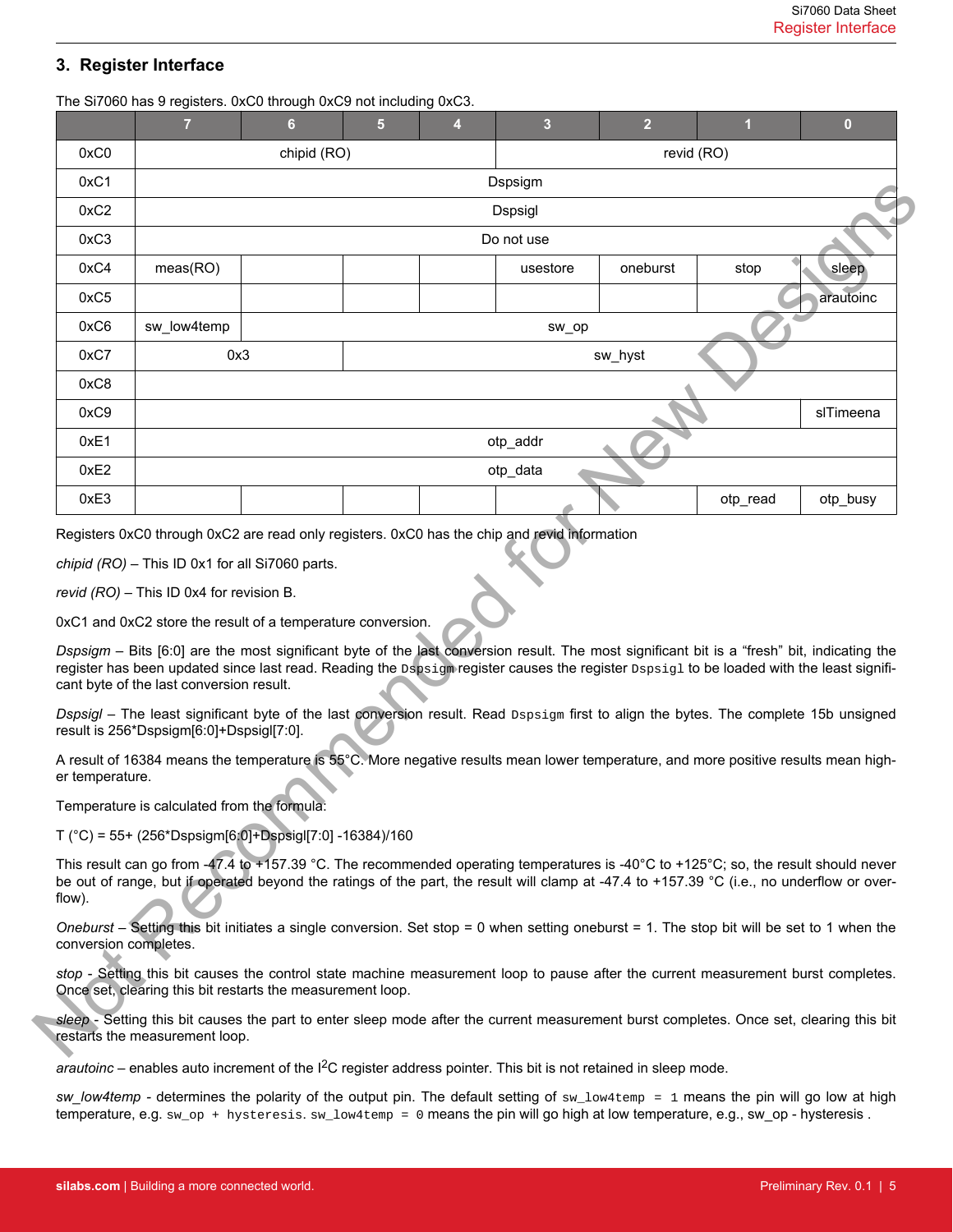*Usestore* – Setting this bit causes the current state of OTP registers for the sw\_op, sw\_hyst, sw\_low4field, and sw\_fieldpolsel bits to be saved and restored during the next sleep and wakeup sequence instead of using the factory programmed default settings corresponding to 80°C set point and 75°C release point.

*sw\_op* – this 9 bit number sets the center point of the decision point for temperature high or low. The actual decision point is the center point plus or minus the hysteresis.

sw\_op of 256 corresponds to a decision point of 55°C. The decision point will go up or down by 0.4°C as sw\_op increases or decreases from this value.

## **Table 3.1. Si7060 OTP Memory Map**

| threshold = $55C + 0.4^{\circ}C$ *(sw_op -256)<br>sw_hyst - The formula for hysteresis is:<br>hysteresis = $0.025^{\circ}$ C*(8 + sw_hyst[2:0]) × 2 <sup>sw_hyst[5:3]</sup><br>When $sw_{\text{.}lyst}$ = 63, the hysteresis is set to zero. These numbers can range from 0.2°C to 44.8°C<br>The operate point is threshold plus the hysteresis, and the release point is the threshold minus the hysteresis.<br>The factory default settings are $\text{sw\_op} = 312$ corresponding to a nominal decision point of 77.4°C and sw_hyst = 28 corresponding to a<br>nominal hysteresis of 2.4°C (operate at 79.8°C and release at 75°C).<br>s/Timeena - Enables the sleep timer. 0 means the part goes into complete sleep once the sleep bit is set. 1 means the parts will wake a<br>factory set interval between 1 and 200 msec, make a measurement, set the output pin value, and return to sleep.<br>The meas bit of 0xC4 indicates a measurement is in progress.<br>Table 3.1. Si7060 OTP Memory Map<br><b>ADDR</b><br>$\overline{7}$<br>$6\phantom{1}$<br>5<br>$\overline{2}$<br>$\blacksquare$<br>$\bf{0}$<br>4<br><b>Base Part Number</b><br>0x14<br>Part Number Variant<br>0x15<br>Serial ID [31:24]<br>0x18<br>0x19<br>Serial ID [23:16]<br>0x1A<br>Serial ID [15:8]<br>0x1B<br>Serial ID [7:0]<br>otp_addr: This is the OTP memory address to read.<br>otp_data: This is the data contents of the OTP memory once it is read.<br>otp_read_en: This must be set to 1 to initiate an OTP Memory read sequence. The bit auto clears.<br>otp_busy: This bit indicates if the OTP is busy. For normal I <sup>2</sup> C reads, the data will be available by the time the read enable bit is set and<br>the data is read, so in most cases this bit is not needed.<br>Base part number: For the Si7060, the register value is 60.<br>Part number variant: The variant for the part number Si7060-B00 is 00. For the part number Si7060-B01, the part number variant is 01.<br>The register value equals the part number variant. | from this value. |  |
|---------------------------------------------------------------------------------------------------------------------------------------------------------------------------------------------------------------------------------------------------------------------------------------------------------------------------------------------------------------------------------------------------------------------------------------------------------------------------------------------------------------------------------------------------------------------------------------------------------------------------------------------------------------------------------------------------------------------------------------------------------------------------------------------------------------------------------------------------------------------------------------------------------------------------------------------------------------------------------------------------------------------------------------------------------------------------------------------------------------------------------------------------------------------------------------------------------------------------------------------------------------------------------------------------------------------------------------------------------------------------------------------------------------------------------------------------------------------------------------------------------------------------------------------------------------------------------------------------------------------------------------------------------------------------------------------------------------------------------------------------------------------------------------------------------------------------------------------------------------------------------------------------------------------------------------------------------------------------------------------------------------------------------------|------------------|--|
|                                                                                                                                                                                                                                                                                                                                                                                                                                                                                                                                                                                                                                                                                                                                                                                                                                                                                                                                                                                                                                                                                                                                                                                                                                                                                                                                                                                                                                                                                                                                                                                                                                                                                                                                                                                                                                                                                                                                                                                                                                       |                  |  |
|                                                                                                                                                                                                                                                                                                                                                                                                                                                                                                                                                                                                                                                                                                                                                                                                                                                                                                                                                                                                                                                                                                                                                                                                                                                                                                                                                                                                                                                                                                                                                                                                                                                                                                                                                                                                                                                                                                                                                                                                                                       |                  |  |
|                                                                                                                                                                                                                                                                                                                                                                                                                                                                                                                                                                                                                                                                                                                                                                                                                                                                                                                                                                                                                                                                                                                                                                                                                                                                                                                                                                                                                                                                                                                                                                                                                                                                                                                                                                                                                                                                                                                                                                                                                                       |                  |  |
|                                                                                                                                                                                                                                                                                                                                                                                                                                                                                                                                                                                                                                                                                                                                                                                                                                                                                                                                                                                                                                                                                                                                                                                                                                                                                                                                                                                                                                                                                                                                                                                                                                                                                                                                                                                                                                                                                                                                                                                                                                       |                  |  |
|                                                                                                                                                                                                                                                                                                                                                                                                                                                                                                                                                                                                                                                                                                                                                                                                                                                                                                                                                                                                                                                                                                                                                                                                                                                                                                                                                                                                                                                                                                                                                                                                                                                                                                                                                                                                                                                                                                                                                                                                                                       |                  |  |
|                                                                                                                                                                                                                                                                                                                                                                                                                                                                                                                                                                                                                                                                                                                                                                                                                                                                                                                                                                                                                                                                                                                                                                                                                                                                                                                                                                                                                                                                                                                                                                                                                                                                                                                                                                                                                                                                                                                                                                                                                                       |                  |  |
|                                                                                                                                                                                                                                                                                                                                                                                                                                                                                                                                                                                                                                                                                                                                                                                                                                                                                                                                                                                                                                                                                                                                                                                                                                                                                                                                                                                                                                                                                                                                                                                                                                                                                                                                                                                                                                                                                                                                                                                                                                       |                  |  |
|                                                                                                                                                                                                                                                                                                                                                                                                                                                                                                                                                                                                                                                                                                                                                                                                                                                                                                                                                                                                                                                                                                                                                                                                                                                                                                                                                                                                                                                                                                                                                                                                                                                                                                                                                                                                                                                                                                                                                                                                                                       |                  |  |
|                                                                                                                                                                                                                                                                                                                                                                                                                                                                                                                                                                                                                                                                                                                                                                                                                                                                                                                                                                                                                                                                                                                                                                                                                                                                                                                                                                                                                                                                                                                                                                                                                                                                                                                                                                                                                                                                                                                                                                                                                                       |                  |  |
|                                                                                                                                                                                                                                                                                                                                                                                                                                                                                                                                                                                                                                                                                                                                                                                                                                                                                                                                                                                                                                                                                                                                                                                                                                                                                                                                                                                                                                                                                                                                                                                                                                                                                                                                                                                                                                                                                                                                                                                                                                       |                  |  |
|                                                                                                                                                                                                                                                                                                                                                                                                                                                                                                                                                                                                                                                                                                                                                                                                                                                                                                                                                                                                                                                                                                                                                                                                                                                                                                                                                                                                                                                                                                                                                                                                                                                                                                                                                                                                                                                                                                                                                                                                                                       |                  |  |
|                                                                                                                                                                                                                                                                                                                                                                                                                                                                                                                                                                                                                                                                                                                                                                                                                                                                                                                                                                                                                                                                                                                                                                                                                                                                                                                                                                                                                                                                                                                                                                                                                                                                                                                                                                                                                                                                                                                                                                                                                                       |                  |  |
|                                                                                                                                                                                                                                                                                                                                                                                                                                                                                                                                                                                                                                                                                                                                                                                                                                                                                                                                                                                                                                                                                                                                                                                                                                                                                                                                                                                                                                                                                                                                                                                                                                                                                                                                                                                                                                                                                                                                                                                                                                       |                  |  |
|                                                                                                                                                                                                                                                                                                                                                                                                                                                                                                                                                                                                                                                                                                                                                                                                                                                                                                                                                                                                                                                                                                                                                                                                                                                                                                                                                                                                                                                                                                                                                                                                                                                                                                                                                                                                                                                                                                                                                                                                                                       |                  |  |
|                                                                                                                                                                                                                                                                                                                                                                                                                                                                                                                                                                                                                                                                                                                                                                                                                                                                                                                                                                                                                                                                                                                                                                                                                                                                                                                                                                                                                                                                                                                                                                                                                                                                                                                                                                                                                                                                                                                                                                                                                                       |                  |  |
|                                                                                                                                                                                                                                                                                                                                                                                                                                                                                                                                                                                                                                                                                                                                                                                                                                                                                                                                                                                                                                                                                                                                                                                                                                                                                                                                                                                                                                                                                                                                                                                                                                                                                                                                                                                                                                                                                                                                                                                                                                       |                  |  |
|                                                                                                                                                                                                                                                                                                                                                                                                                                                                                                                                                                                                                                                                                                                                                                                                                                                                                                                                                                                                                                                                                                                                                                                                                                                                                                                                                                                                                                                                                                                                                                                                                                                                                                                                                                                                                                                                                                                                                                                                                                       |                  |  |
|                                                                                                                                                                                                                                                                                                                                                                                                                                                                                                                                                                                                                                                                                                                                                                                                                                                                                                                                                                                                                                                                                                                                                                                                                                                                                                                                                                                                                                                                                                                                                                                                                                                                                                                                                                                                                                                                                                                                                                                                                                       |                  |  |
|                                                                                                                                                                                                                                                                                                                                                                                                                                                                                                                                                                                                                                                                                                                                                                                                                                                                                                                                                                                                                                                                                                                                                                                                                                                                                                                                                                                                                                                                                                                                                                                                                                                                                                                                                                                                                                                                                                                                                                                                                                       |                  |  |
|                                                                                                                                                                                                                                                                                                                                                                                                                                                                                                                                                                                                                                                                                                                                                                                                                                                                                                                                                                                                                                                                                                                                                                                                                                                                                                                                                                                                                                                                                                                                                                                                                                                                                                                                                                                                                                                                                                                                                                                                                                       |                  |  |
|                                                                                                                                                                                                                                                                                                                                                                                                                                                                                                                                                                                                                                                                                                                                                                                                                                                                                                                                                                                                                                                                                                                                                                                                                                                                                                                                                                                                                                                                                                                                                                                                                                                                                                                                                                                                                                                                                                                                                                                                                                       |                  |  |
|                                                                                                                                                                                                                                                                                                                                                                                                                                                                                                                                                                                                                                                                                                                                                                                                                                                                                                                                                                                                                                                                                                                                                                                                                                                                                                                                                                                                                                                                                                                                                                                                                                                                                                                                                                                                                                                                                                                                                                                                                                       |                  |  |
|                                                                                                                                                                                                                                                                                                                                                                                                                                                                                                                                                                                                                                                                                                                                                                                                                                                                                                                                                                                                                                                                                                                                                                                                                                                                                                                                                                                                                                                                                                                                                                                                                                                                                                                                                                                                                                                                                                                                                                                                                                       |                  |  |
|                                                                                                                                                                                                                                                                                                                                                                                                                                                                                                                                                                                                                                                                                                                                                                                                                                                                                                                                                                                                                                                                                                                                                                                                                                                                                                                                                                                                                                                                                                                                                                                                                                                                                                                                                                                                                                                                                                                                                                                                                                       |                  |  |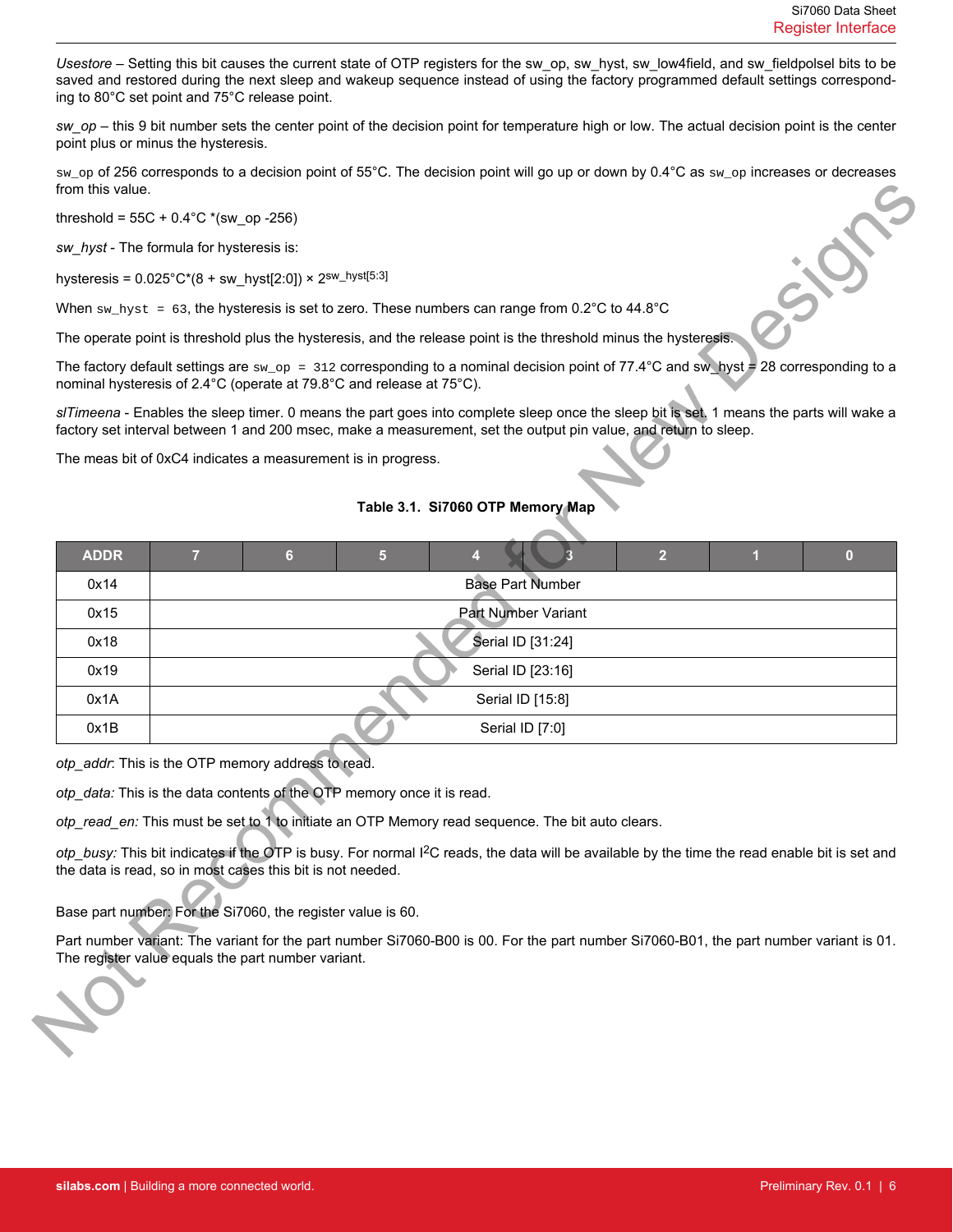# **4. Electrical Specifications**

Unless otherwise specified, all min/max specifications apply over the recommended operating conditions

## **Table 4.1. Recommended Operating Conditons**

| <b>Parameter</b> | <b>Symbol</b>   | Test Condition | <b>Min</b> | <b>Typ</b>               | <b>Max</b> | <b>Units</b> |
|------------------|-----------------|----------------|------------|--------------------------|------------|--------------|
| Power Supply     | V <sub>DD</sub> |                | 71.،       | $\overline{\phantom{m}}$ | 5.5        |              |
| Temperature      | ' A             |                | -40        | $\hspace{0.05cm}$        | 125        | $^{\circ}$ C |

**Table 4.2. General Specifications**

| <b>Parameter</b>                          | <b>Symbol</b>           | <b>Test Condition</b>                                                        | <b>Min</b> | <b>Typ</b>     | <b>Max</b>               | <b>Units</b>      |
|-------------------------------------------|-------------------------|------------------------------------------------------------------------------|------------|----------------|--------------------------|-------------------|
| Power Supply                              | V <sub>DD</sub>         |                                                                              | 1.71       |                | 5.5                      |                   |
| Temperature                               | $T_A$                   |                                                                              | $-40$      |                | 125                      | $^{\circ}$ C      |
|                                           |                         | <b>Table 4.2. General Specifications</b>                                     |            |                |                          |                   |
| <b>Parameter</b>                          | <b>Symbol</b>           | <b>Test Condition</b>                                                        | <b>Min</b> | <b>Typ</b>     | <b>Max</b>               | <b>Units</b>      |
| <b>Operating Supply Voltage</b><br>on VDD | <b>V<sub>DD</sub></b>   |                                                                              | 1.71       |                | 5.5                      | $\vee$            |
| <b>Operating Ambient Temper-</b><br>ature | $T_A$                   |                                                                              | $-40$      |                | 125                      | $^{\circ}{\rm C}$ |
| Input Voltage Range                       | $V_{IN}$                |                                                                              | 0          |                | V <sub>DD</sub>          | $\mathsf{V}$      |
| Input Leakage                             | $I_{\parallel L}$       |                                                                              |            | < 0.1          | $\mathbf{1}$             | μs                |
| Output Voltage Low                        | $V_{OL}$                | SCL, SDA IOL = 3mA                                                           |            |                | 0.4                      | $\mathsf{V}$      |
|                                           |                         | VDD > 2 V                                                                    |            |                |                          |                   |
|                                           |                         | SCL, SDA IOL = 2mA                                                           |            |                | 0.2                      | $\vee$            |
|                                           |                         | <b>VDD&gt; 1.7 V</b>                                                         |            |                |                          |                   |
|                                           |                         | SCL, SDA IOL = 6mA                                                           |            |                | 0.6                      | $\vee$            |
|                                           |                         | VDD > 2 V                                                                    |            |                |                          |                   |
| Current consumption                       | $I_{DD}$                | Sleep timer enabled aver-<br>age IDD at VDD= 3.3V for<br>sample rate = 200ms |            | 0.5            | 1.5                      | μA                |
|                                           |                         | Sleep mode (typ. 25°C)                                                       |            | 50             |                          | nA                |
|                                           |                         | Sleep mode 125°C                                                             |            |                | 1000                     | nA                |
|                                           |                         | Conversion in progress/ Ac-                                                  |            | $\overline{a}$ | $\overline{\phantom{a}}$ | μA                |
|                                           |                         | tive Mode                                                                    |            | 600            | 800                      |                   |
|                                           |                         | $VDD = 3.3V$<br>$VDD = 5.5V$                                                 |            | 700            | 1000                     |                   |
| Conversion Time                           | <b>T<sub>CONV</sub></b> |                                                                              |            | 143            | 160                      | μs                |
| Sleep Time                                | T <sub>SLEEP</sub>      |                                                                              | 160        | 200            | 240                      | μs                |
| Wake Up Time                              |                         | Time from VDD> 1.7V to                                                       |            |                | $\mathbf{1}$             |                   |
|                                           | <b>T</b> WAKE           | first measurement                                                            |            |                |                          | ms                |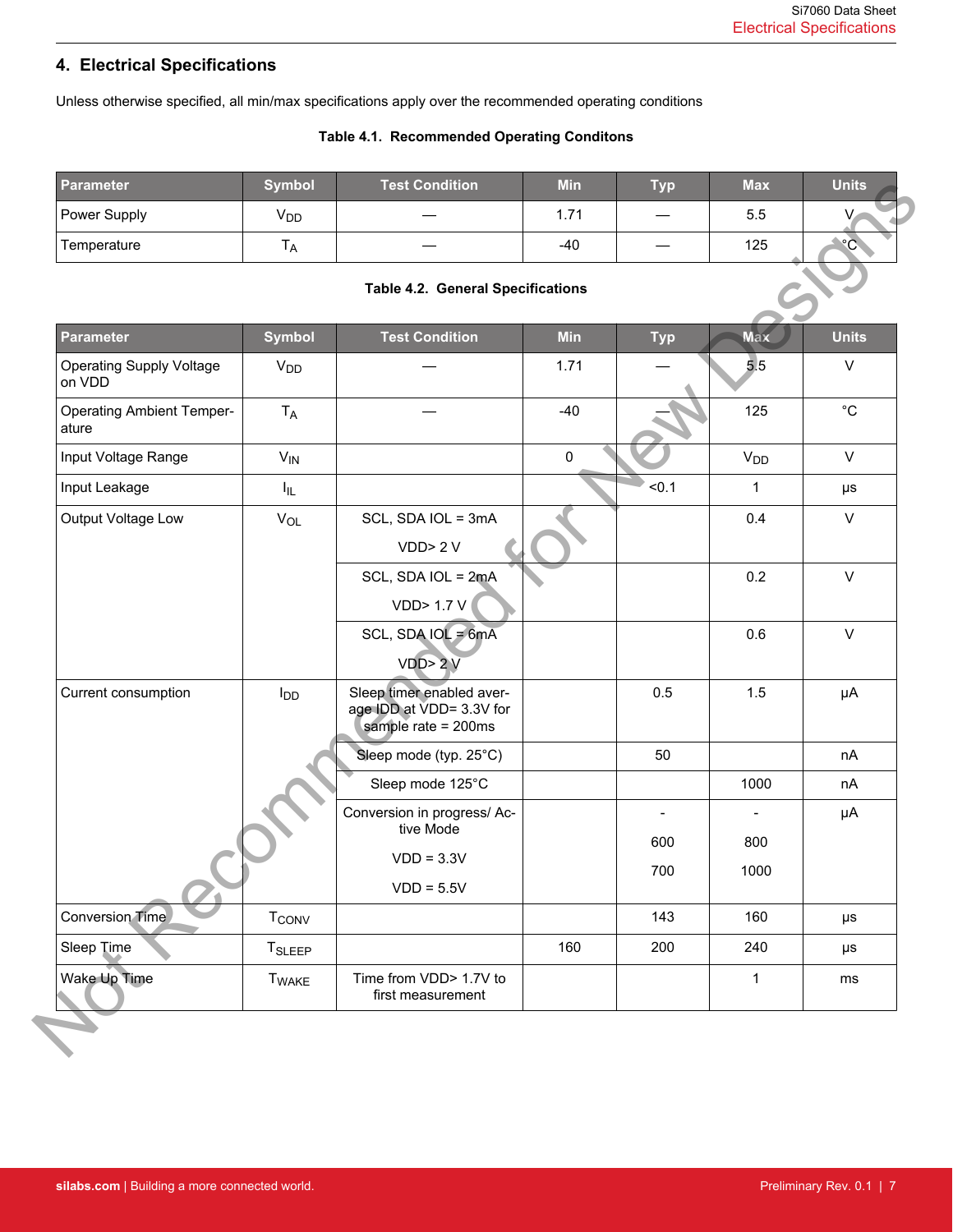| <b>Parameter</b>   | <b>Symbol</b>     | <b>Test Condition</b>     | <b>Min</b> | <b>Typ</b> | <b>Max</b> | <b>Units</b> |
|--------------------|-------------------|---------------------------|------------|------------|------------|--------------|
| Output Voltage Low | $V_{OL}$          | $IOL = 3mA; VDD > 2V$     |            |            | 0.4        |              |
|                    |                   | $IOL = 2mA; VDD > 1.7V$   |            |            | 0.2        |              |
|                    |                   | $IOL = 6mA$ ; $VDD > 2 V$ |            |            | 0.6        |              |
| Leakage            | <b>LEAK</b>       | Output High               |            |            |            | ыΑ           |
| Slew Rate          | T <sub>SLEW</sub> | Digital Output Mode       |            | 5          |            | $%V_{DD}/ns$ |

## **Table 4.3. Output Pin Specifications**

## **Table 4.4. I2C Interface Specifications**

| $IOL = 6mA; VDD > 2 V$<br>0.6<br>$\mathbf{1}$<br>Output High<br>$\mu$ A<br><b>ILEAK</b><br>5<br>%V <sub>DD</sub> /ns<br>Digital Output Mode<br><b>T</b> <sub>SLEW</sub><br>Table 4.4. I2C Interface Specifications<br><b>Symbol</b><br><b>Test Condition</b><br><b>Min</b><br><b>Units</b><br><b>Typ</b><br><b>Max</b><br>400<br>kHz<br>0<br>$f_{SCL}$<br>0.6<br>$t_{SDH}$<br>$\mu s$<br>1.3<br>$t_{\text{SKL}}$<br>μs<br>0.6<br>t <sub>SKH</sub><br>μs<br>0.6<br>t <sub>SU:STA</sub><br>μs<br>$\Omega$<br>$t_{DH}$<br>μs<br>100<br>$t_{DS}$<br>μs<br>0.6<br>t <sub>SPS</sub><br>μs<br>1.3<br>t <sub>BUF</sub><br>μs<br>0.9<br>t <sub>VD;DAT</sub><br>μs<br>0.9<br>t <sub>VD;ACK</sub><br>$\mu s$<br>$\overline{7}$<br>%VDD<br>Digital input hysteresis SDA<br>17<br><b>THYST</b><br>and SCL<br>Pulses up to and including<br>50<br>t <sub>SP</sub><br>ns<br>this limit will be suppressed |                        | $IOL = 2mA; VDD > 1.7V$ |  | 0.2 | $\vee$ |
|--------------------------------------------------------------------------------------------------------------------------------------------------------------------------------------------------------------------------------------------------------------------------------------------------------------------------------------------------------------------------------------------------------------------------------------------------------------------------------------------------------------------------------------------------------------------------------------------------------------------------------------------------------------------------------------------------------------------------------------------------------------------------------------------------------------------------------------------------------------------------------------------|------------------------|-------------------------|--|-----|--------|
|                                                                                                                                                                                                                                                                                                                                                                                                                                                                                                                                                                                                                                                                                                                                                                                                                                                                                            |                        |                         |  |     |        |
| Slew Rate                                                                                                                                                                                                                                                                                                                                                                                                                                                                                                                                                                                                                                                                                                                                                                                                                                                                                  | Leakage                |                         |  |     |        |
|                                                                                                                                                                                                                                                                                                                                                                                                                                                                                                                                                                                                                                                                                                                                                                                                                                                                                            |                        |                         |  |     |        |
| <b>Parameter</b><br><b>SCL Clock Frequency</b><br><b>Start Condition Hold Time</b><br><b>LOW Period of SCL</b><br><b>HIGH Period of Clock</b><br>Set Up Time for a Repeated<br>Start<br>Data Hold Time<br>Data Setup Time<br>Set Up Time for a STOP<br>Condition<br>Bus Free Time between<br>STOP and START<br>Data Valid Time (SCL Low<br>to Data Valid)<br>Data Valid Acknowledge<br>Time (time from SCL Low to<br>SDA Low)<br>Hysteresis                                                                                                                                                                                                                                                                                                                                                                                                                                                |                        |                         |  |     |        |
|                                                                                                                                                                                                                                                                                                                                                                                                                                                                                                                                                                                                                                                                                                                                                                                                                                                                                            |                        |                         |  |     |        |
|                                                                                                                                                                                                                                                                                                                                                                                                                                                                                                                                                                                                                                                                                                                                                                                                                                                                                            |                        |                         |  |     |        |
|                                                                                                                                                                                                                                                                                                                                                                                                                                                                                                                                                                                                                                                                                                                                                                                                                                                                                            |                        |                         |  |     |        |
|                                                                                                                                                                                                                                                                                                                                                                                                                                                                                                                                                                                                                                                                                                                                                                                                                                                                                            |                        |                         |  |     |        |
|                                                                                                                                                                                                                                                                                                                                                                                                                                                                                                                                                                                                                                                                                                                                                                                                                                                                                            |                        |                         |  |     |        |
|                                                                                                                                                                                                                                                                                                                                                                                                                                                                                                                                                                                                                                                                                                                                                                                                                                                                                            |                        |                         |  |     |        |
|                                                                                                                                                                                                                                                                                                                                                                                                                                                                                                                                                                                                                                                                                                                                                                                                                                                                                            |                        |                         |  |     |        |
|                                                                                                                                                                                                                                                                                                                                                                                                                                                                                                                                                                                                                                                                                                                                                                                                                                                                                            |                        |                         |  |     |        |
|                                                                                                                                                                                                                                                                                                                                                                                                                                                                                                                                                                                                                                                                                                                                                                                                                                                                                            |                        |                         |  |     |        |
|                                                                                                                                                                                                                                                                                                                                                                                                                                                                                                                                                                                                                                                                                                                                                                                                                                                                                            |                        |                         |  |     |        |
|                                                                                                                                                                                                                                                                                                                                                                                                                                                                                                                                                                                                                                                                                                                                                                                                                                                                                            |                        |                         |  |     |        |
|                                                                                                                                                                                                                                                                                                                                                                                                                                                                                                                                                                                                                                                                                                                                                                                                                                                                                            |                        |                         |  |     |        |
|                                                                                                                                                                                                                                                                                                                                                                                                                                                                                                                                                                                                                                                                                                                                                                                                                                                                                            |                        |                         |  |     |        |
|                                                                                                                                                                                                                                                                                                                                                                                                                                                                                                                                                                                                                                                                                                                                                                                                                                                                                            | Suppressed Pulse Width |                         |  |     |        |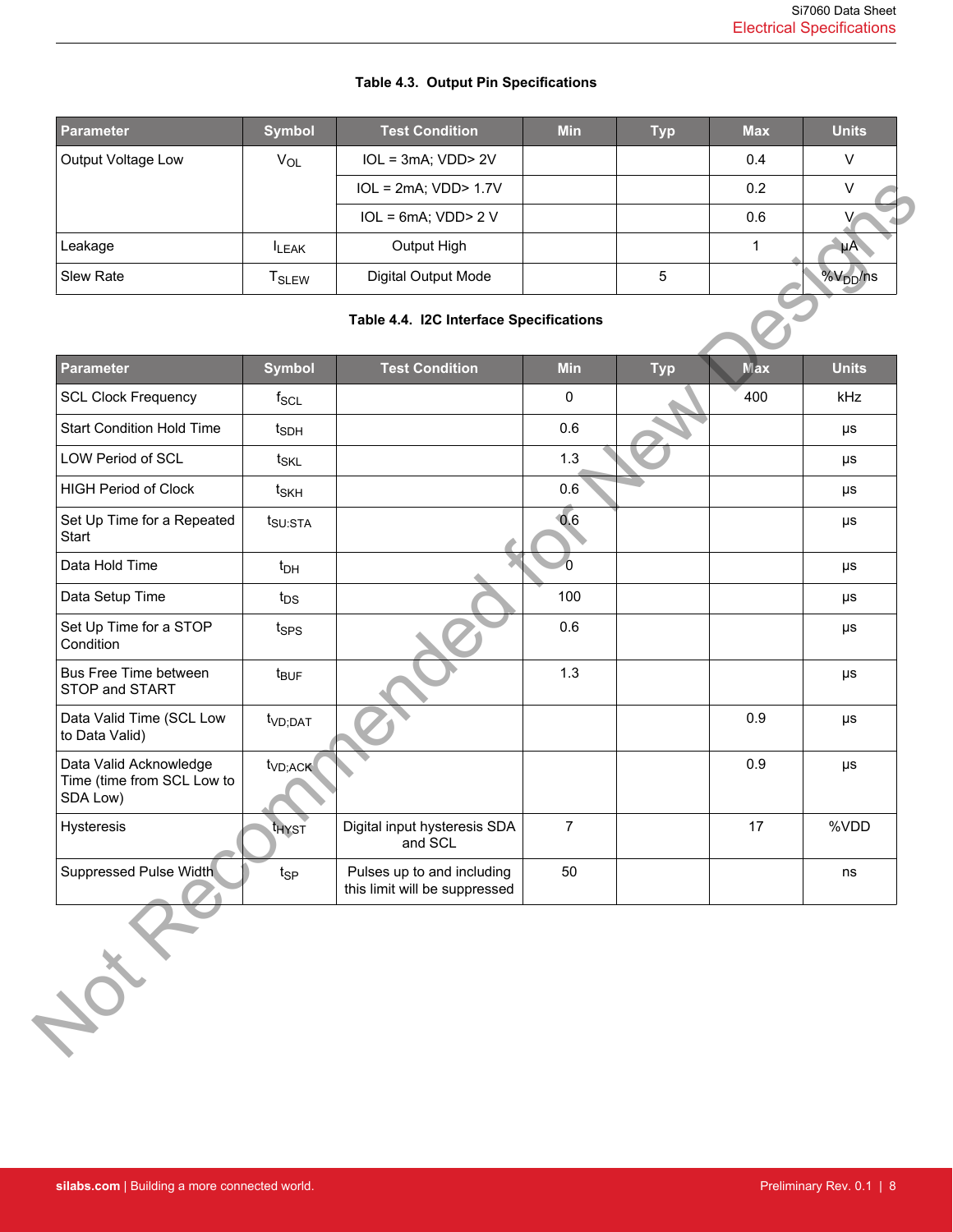



## **Table 4.5. Temperature Measurement Accuracy**

| Parameter                                | <b>Symbol</b> | <b>Test Condition</b>              | <b>Min</b> | Тур   | <b>Max</b> | <b>Units</b> |
|------------------------------------------|---------------|------------------------------------|------------|-------|------------|--------------|
| Temperature Measurement                  |               | $0^{\circ}$ C to + 70 $^{\circ}$ C |            | ±0.5  | ±1         | °С           |
| Accuracy                                 |               | -40°C to + 125°C                   |            |       | ±2         | °€           |
| Temperature Measurement<br>Repeatability |               | <b>RMS Noise</b>                   |            | ±0.05 |            | °C RMS       |

## **Table 4.6. Thermal Characteristics**

| I Parameter                               | <b>Symbol</b> | <b>Test Condition</b>                     | <b>Value</b> | <b>Units</b> |
|-------------------------------------------|---------------|-------------------------------------------|--------------|--------------|
| Junction to Air Thermal Resistance        | $\theta_{JA}$ | JEDEC 4 layer board no airflow<br>SOT23-5 | 212.8        | °C/W         |
| Junction to Board Thermal Resist-<br>ance | $\theta$ JB   | JEDEC 4 layer board no airflow<br>SOT23-5 | 45           | °C/W         |

## **Table 4.7. Absolute Maximum Ratings**

| <b>SDA</b>                                 | Start Bit<br>$t$ <sub>sts</sub> | D <sub>6</sub><br>D <sub>5</sub><br>D <sub>4</sub> | D <sub>0</sub><br>R/W                     | ACK<br>t <sub>VD</sub> ∶ <sub>ACK</sub> | Stop Bit       |                                     |
|--------------------------------------------|---------------------------------|----------------------------------------------------|-------------------------------------------|-----------------------------------------|----------------|-------------------------------------|
|                                            |                                 | Figure 4.1. I <sup>2</sup> C Interface Timing      |                                           |                                         |                |                                     |
|                                            |                                 | Table 4.5. Temperature Measurement Accuracy        |                                           |                                         |                |                                     |
| <b>Parameter</b>                           | <b>Symbol</b>                   | <b>Test Condition</b>                              | <b>Min</b>                                | <b>Typ</b>                              | <b>Max</b>     | <b>Units</b>                        |
| Temperature Measurement                    |                                 | $0^{\circ}$ C to + 70 $^{\circ}$ C                 |                                           | ±0.5                                    | ±1             | $^{\circ}{\rm C}$                   |
| Accuracy                                   |                                 | -40°C to + 125°C                                   |                                           |                                         | ±2             | $^{\circ}{\rm C}$                   |
| Temperature Measurement<br>Repeatability   |                                 | <b>RMS Noise</b>                                   |                                           | ±0.05                                   |                | $^{\circ} \mathsf{C}\ \mathsf{RMS}$ |
|                                            |                                 | Table 4.6. Thermal Characteristics                 |                                           |                                         |                |                                     |
| <b>Parameter</b>                           |                                 | <b>Symbol</b>                                      | <b>Test Condition</b>                     |                                         | <b>Value</b>   | <b>Units</b>                        |
| Junction to Air Thermal Resistance         |                                 | $\theta_{\mathsf{JA}}$                             | JEDEC 4 layer board no airflow<br>SOT23-5 |                                         | 212.8          | $^{\circ}$ C/W                      |
| Junction to Board Thermal Resist-<br>ance  |                                 | $\theta$ JB                                        | JEDEC 4 layer board no airflow<br>SOT23-5 |                                         | 45             | $^{\circ}$ C/W                      |
|                                            |                                 | Table 4.7. Absolute Maximum Ratings                |                                           |                                         |                |                                     |
| <b>Parameter</b>                           | Symbol                          | <b>Test Condition</b>                              | <b>Min</b>                                | <b>Typ</b>                              | <b>Max</b>     | <b>Units</b>                        |
| Ambient Temperature Under<br>Bias          |                                 |                                                    | $-55$                                     |                                         | 125            | $^{\circ}{\rm C}$                   |
| Storage Temperature                        |                                 |                                                    | $-65$                                     |                                         | 150            | $^{\circ}{\rm C}$                   |
| Voltage on I/O Pins                        | $V_{IO}$                        |                                                    | $-0.3$                                    |                                         | $VDD+0.3$      | $\mathsf{V}$                        |
| Voltage on VDD with re-<br>spect to Ground | V <sub>DD</sub>                 |                                                    | $-0.3$                                    |                                         | 6              | $\mathsf{V}$                        |
| <b>ESD Tolerance</b>                       | V <sub>HBM</sub>                | Human Body Model                                   |                                           |                                         | $\overline{2}$ | kV                                  |
| ╲                                          | V <sub>CDM</sub>                | Charge Discharge Model                             |                                           |                                         | 500            | V                                   |

**Note:** Absolute maximum ratings are stress ratings only. Operation at or beyond these conditions is not implied and may shorten the life of the device, and/or alter its performance.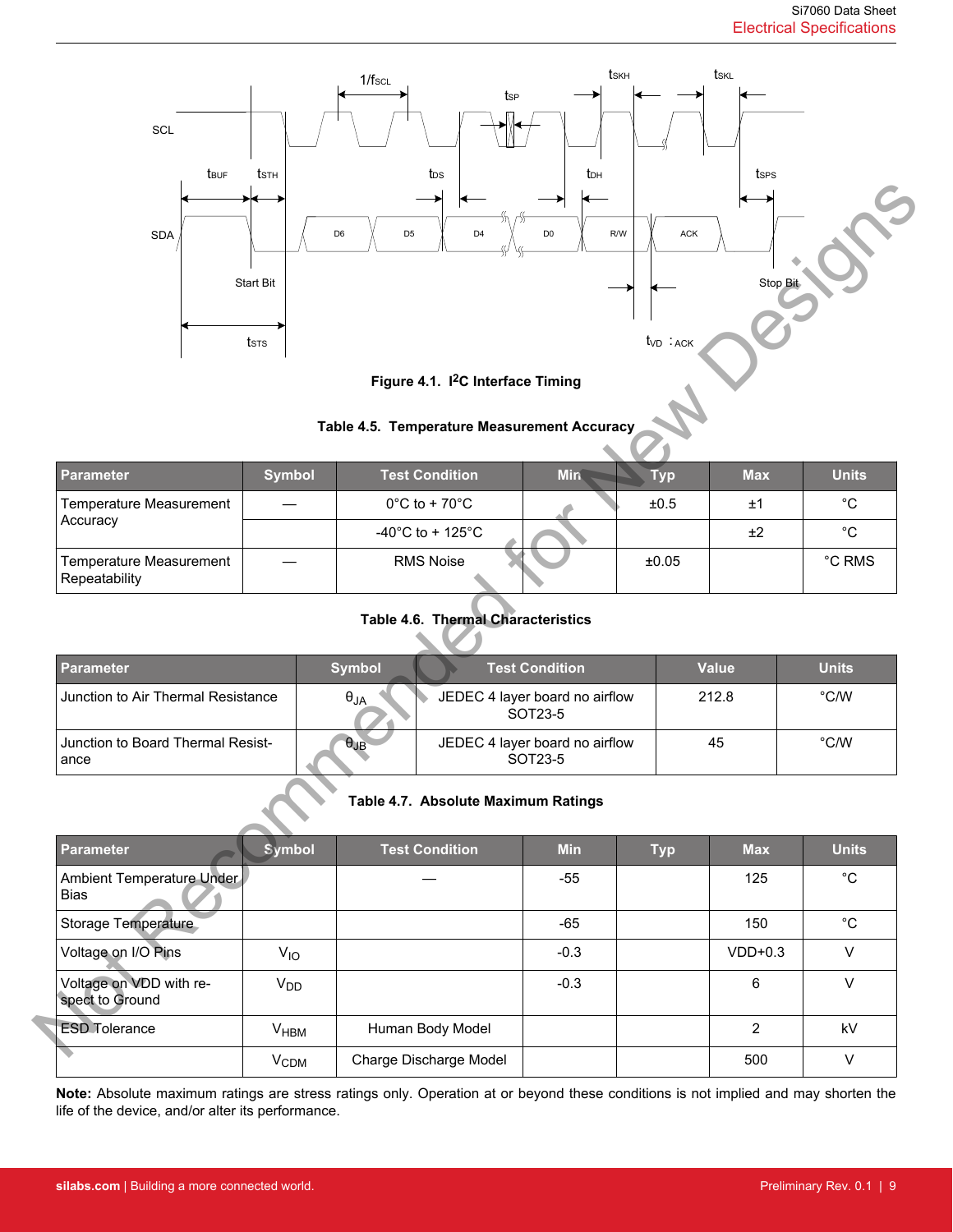## **5. Ordering Guide**

| Part                                                                                                                                                                        | <b>I2C Address</b> | <b>Output Type</b> |
|-----------------------------------------------------------------------------------------------------------------------------------------------------------------------------|--------------------|--------------------|
| Si7060-B-00-IV(R)                                                                                                                                                           | 0x30               | Open Drain         |
| Si7060-B-01-IV(R)                                                                                                                                                           | 0x31               | Open Drain         |
| Si7060-B-02-IV(R)                                                                                                                                                           | 0x32               | Open Drain         |
| Si7060-B-03-IV(R)                                                                                                                                                           | 0x33               | Open Drain         |
| Note: The optional (R) is the designator for tape and reel (3000 pieces per reel). Parts not ordered by the full reel will be supplied in cut<br>tape.<br>Journal Recommend |                    |                    |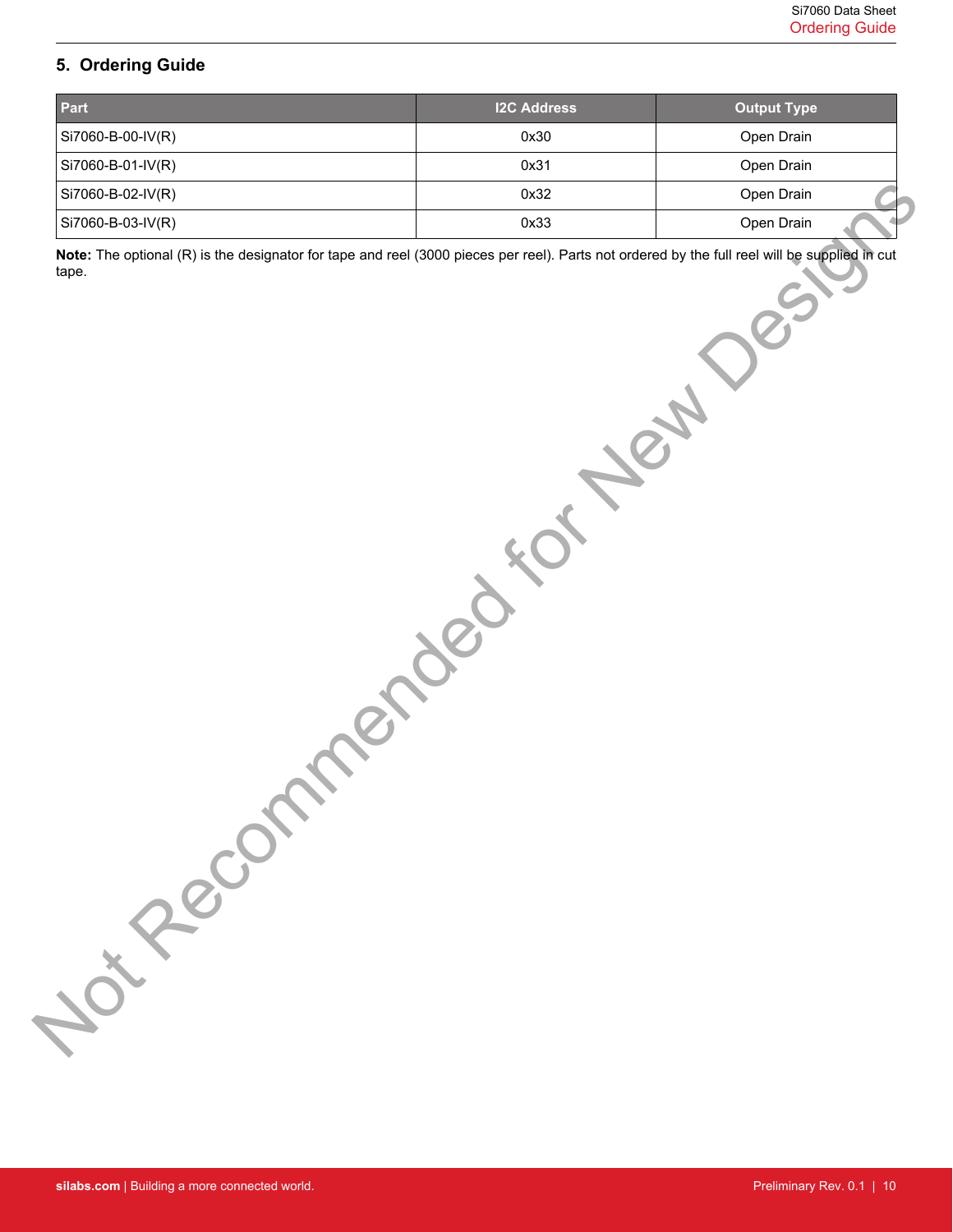## **6. Pin Description**





## **Table 6.1. 5-Pin SOT23-5 Package**

|                               | SOT-23, 5-Pin<br><b>Top View</b><br>Figure 6.1. Pin Assignments<br>Table 6.1. 5-Pin SOT23-5 Package |                      |
|-------------------------------|-----------------------------------------------------------------------------------------------------|----------------------|
| <b>Pin Name</b>               | <b>Pin Number</b>                                                                                   | <b>Description</b>   |
| $\operatorname{\mathsf{SDA}}$ | 1                                                                                                   | $I2C$ data           |
| GND                           | $\mathbf{2}$                                                                                        | Ground               |
| SCL                           | З                                                                                                   | $I2C$ clock          |
| $V_{DD}$                      |                                                                                                     | Power +1.7 to +5.5 V |
| ALERT                         | $\mathbf 5$                                                                                         | Digital ouput        |
| Jon Rec                       |                                                                                                     |                      |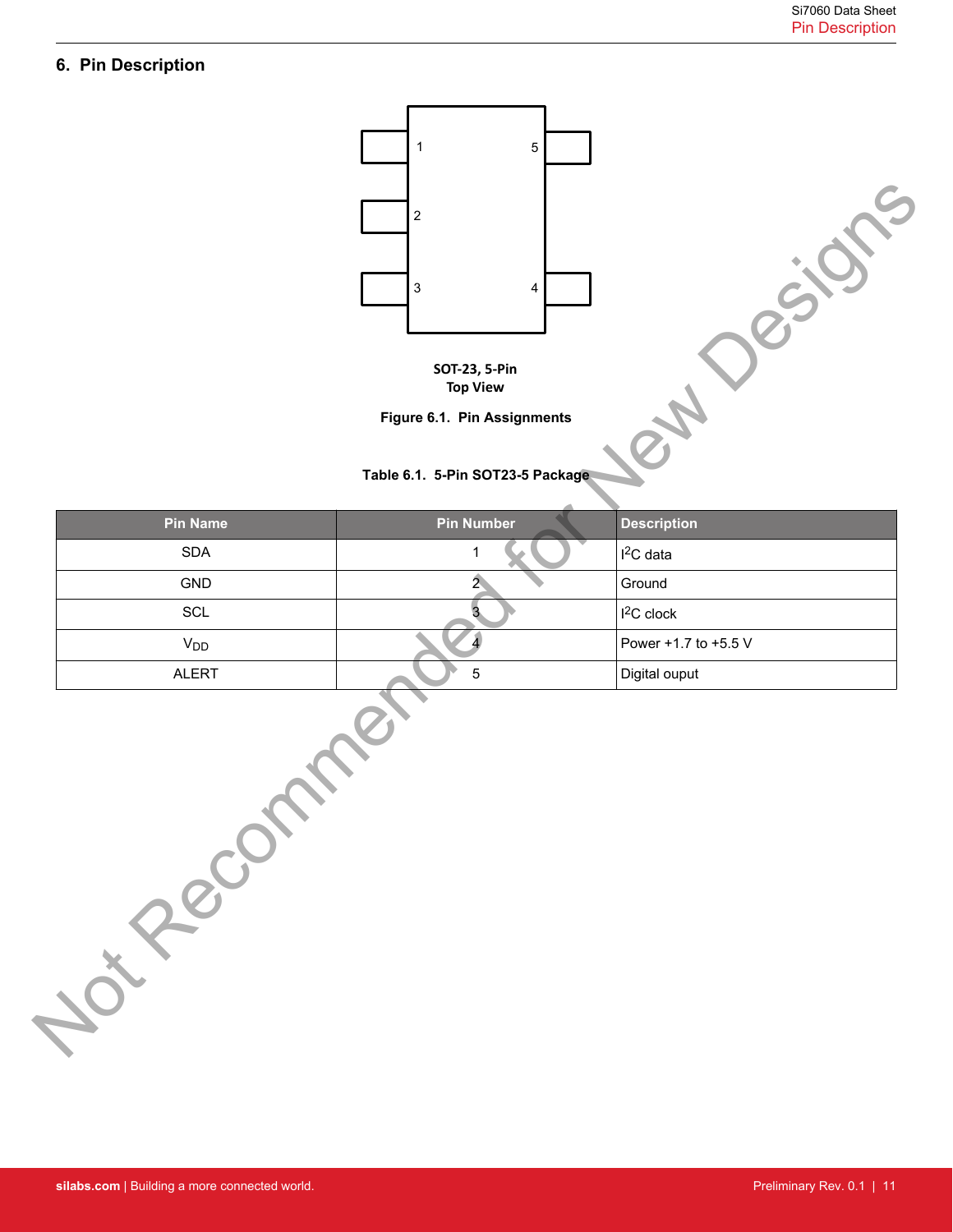# **7. Package Outline**

## **7.1 SOT23-5 5-Pin Package**

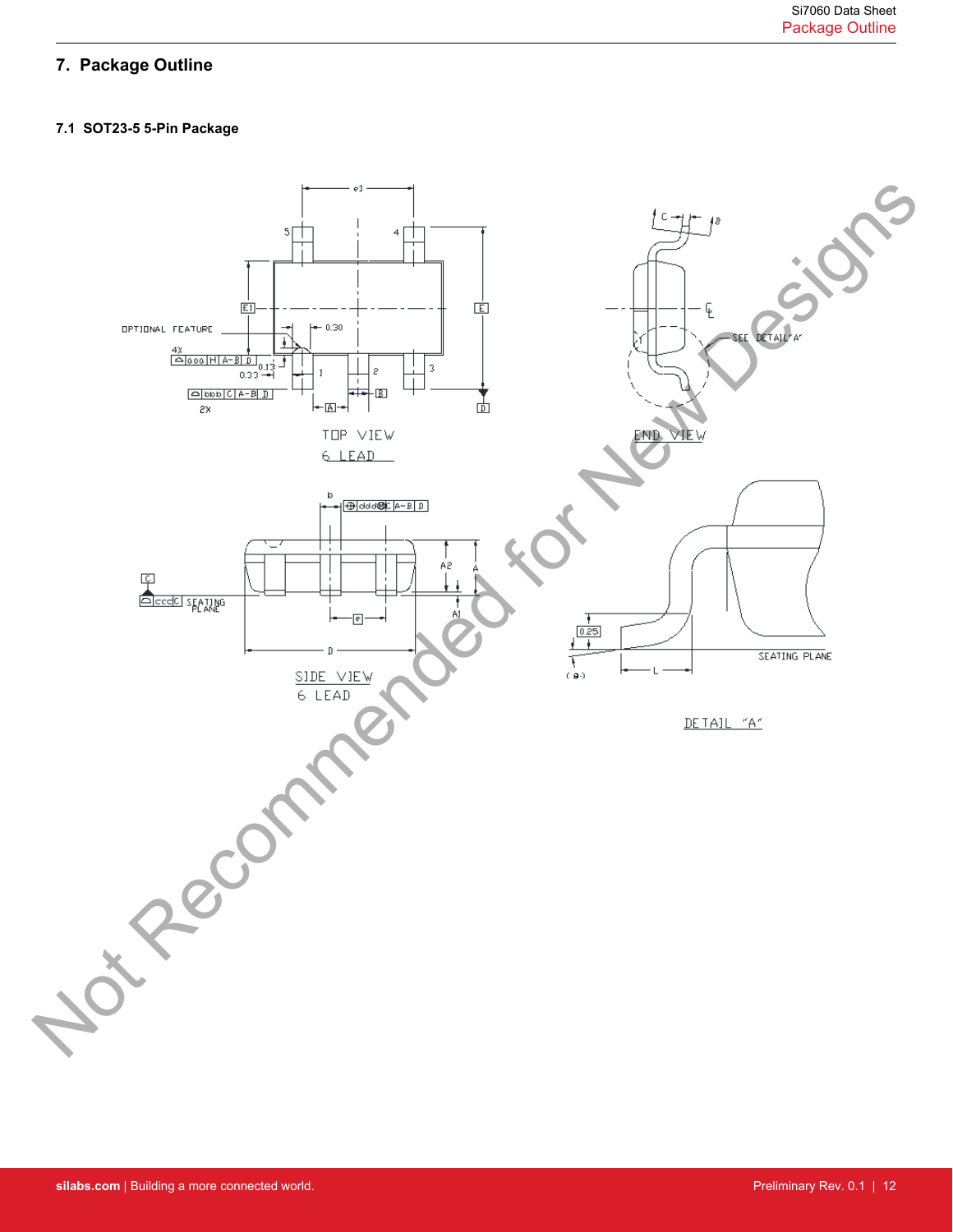| <b>Dimension</b>                                                                                                                                                                                                                                                                                                                            | Min         | <b>Max</b>  |
|---------------------------------------------------------------------------------------------------------------------------------------------------------------------------------------------------------------------------------------------------------------------------------------------------------------------------------------------|-------------|-------------|
| $\boldsymbol{\mathsf{A}}$                                                                                                                                                                                                                                                                                                                   |             | 1.25        |
| A1                                                                                                                                                                                                                                                                                                                                          | 0.00        | 0.10        |
| A2                                                                                                                                                                                                                                                                                                                                          | 0.85        | 1.15        |
| $\mathsf b$                                                                                                                                                                                                                                                                                                                                 | 0.30        | 0.50        |
| с                                                                                                                                                                                                                                                                                                                                           | 0.10        | 0.20        |
| D                                                                                                                                                                                                                                                                                                                                           | 2.90 BSC    |             |
| E                                                                                                                                                                                                                                                                                                                                           | 2.75 BSC    |             |
| E <sub>1</sub>                                                                                                                                                                                                                                                                                                                              |             | 1.60 BSC    |
| ${\bf e}$                                                                                                                                                                                                                                                                                                                                   |             | 0.95 BSC    |
| e <sub>1</sub>                                                                                                                                                                                                                                                                                                                              |             | 1.90 BSC    |
| L                                                                                                                                                                                                                                                                                                                                           | 0.30        | 0.60        |
| L2                                                                                                                                                                                                                                                                                                                                          |             | 0.25 BSC    |
| θ                                                                                                                                                                                                                                                                                                                                           | $0^{\circ}$ | $8^{\circ}$ |
| aaa                                                                                                                                                                                                                                                                                                                                         | 0.15        |             |
| bbb                                                                                                                                                                                                                                                                                                                                         | 0.20        |             |
| ccc                                                                                                                                                                                                                                                                                                                                         | 0.10        |             |
| ddd                                                                                                                                                                                                                                                                                                                                         |             | 0.20        |
| Note:<br>1. All dimensions shown are in millimeters (mm) unless otherwise noted.<br>2. Dimensioning and Tolerancing per ANSI Y14.5M-1994.<br>3. This drawing conforms to the JEDEC Solid State Outline MO-193, Variation AB.<br>4. Recommended card reflow profile is per the JEDEC/IPC J-STD-020D specification for Small Body Components. |             |             |
| Not Reconnect                                                                                                                                                                                                                                                                                                                               |             |             |

## **Table 7.1. SOT23-5 5-Pin Package Dimensions**

#### **Note:**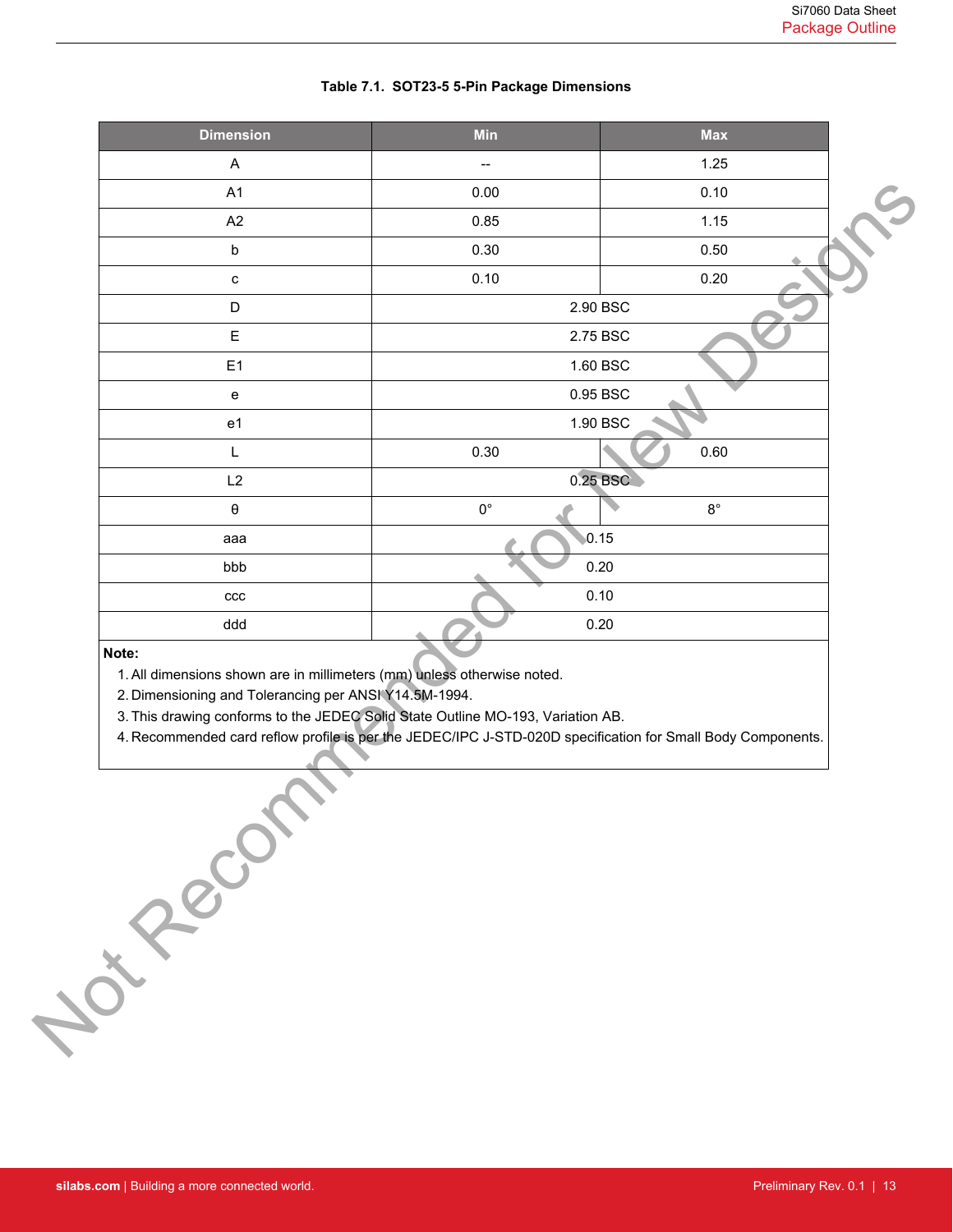## **8. Land Patterns**

## **8.1 SOT23-5 5-Pin PCB Land Pattern**



| <b>Dimension</b> | (mm) |
|------------------|------|
| $\sim$           | 2.70 |
|                  | 0.95 |
|                  | 1.05 |
|                  | 0.60 |

## **Note:**

## **General**

- 1.All dimensions shown are in millimeters (mm) unless otherwise noted.
- 2. Dimensioning and Tolerancing is per the ANSI Y14.5M-1994 specification.
- 3. This Land Pattern Design is based on the IPC-7351 guidelines.
- 4. All dimensions shown are at Maximum Material Condition (MMC). Least Material Condition (LMC) is calculated based on a Fabrication Allowance of 0.05 mm.

## **Card Assembly**

- 1. A No-Clean, Type-3 solder paste is recommended.
- 2. The recommended card reflow profile is per the JEDEC/IPC J-STD-020D specification for Small Body Components.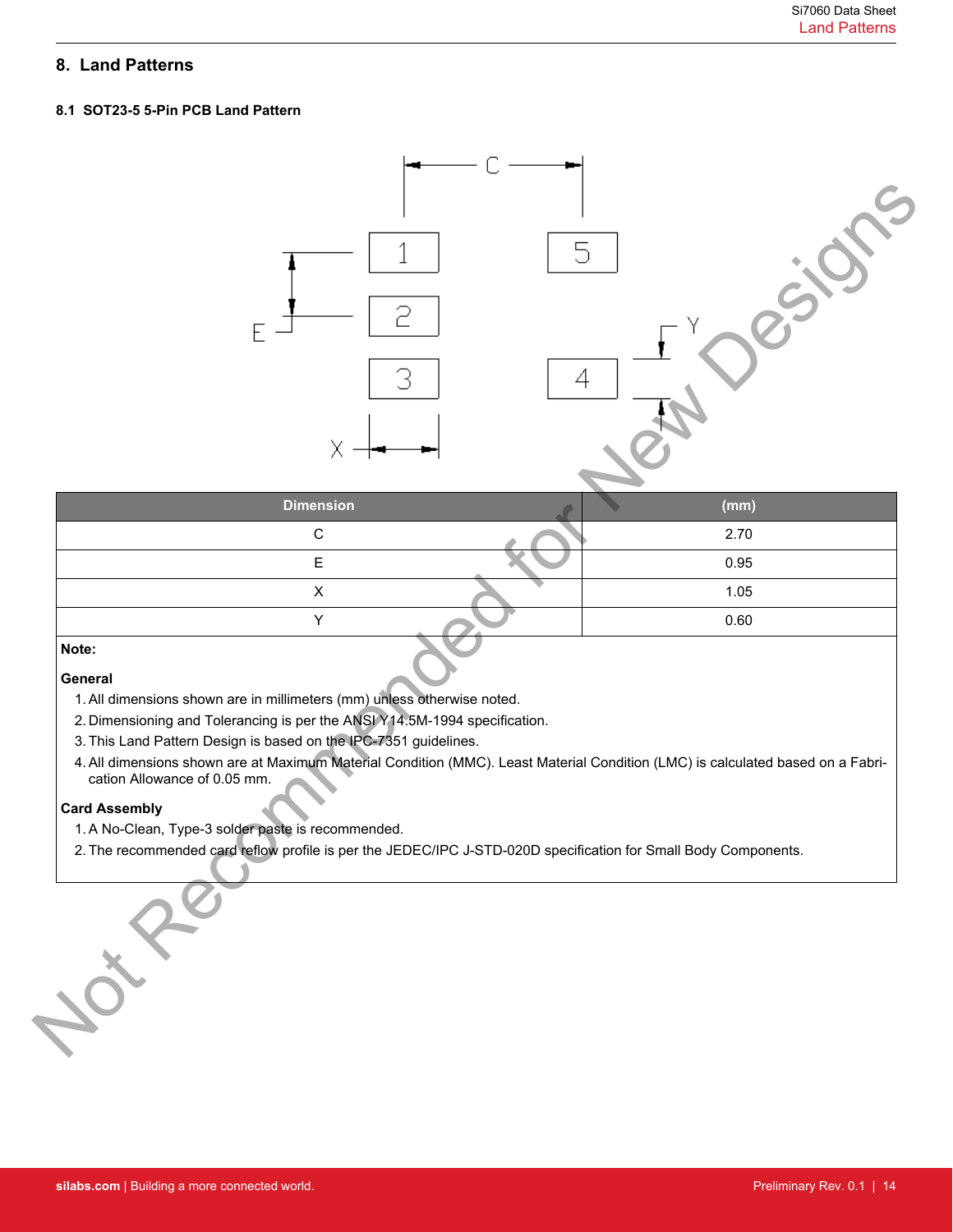# **9. Top Marking**

## **9.1 SOT23-5 5-Pin Top Marking**

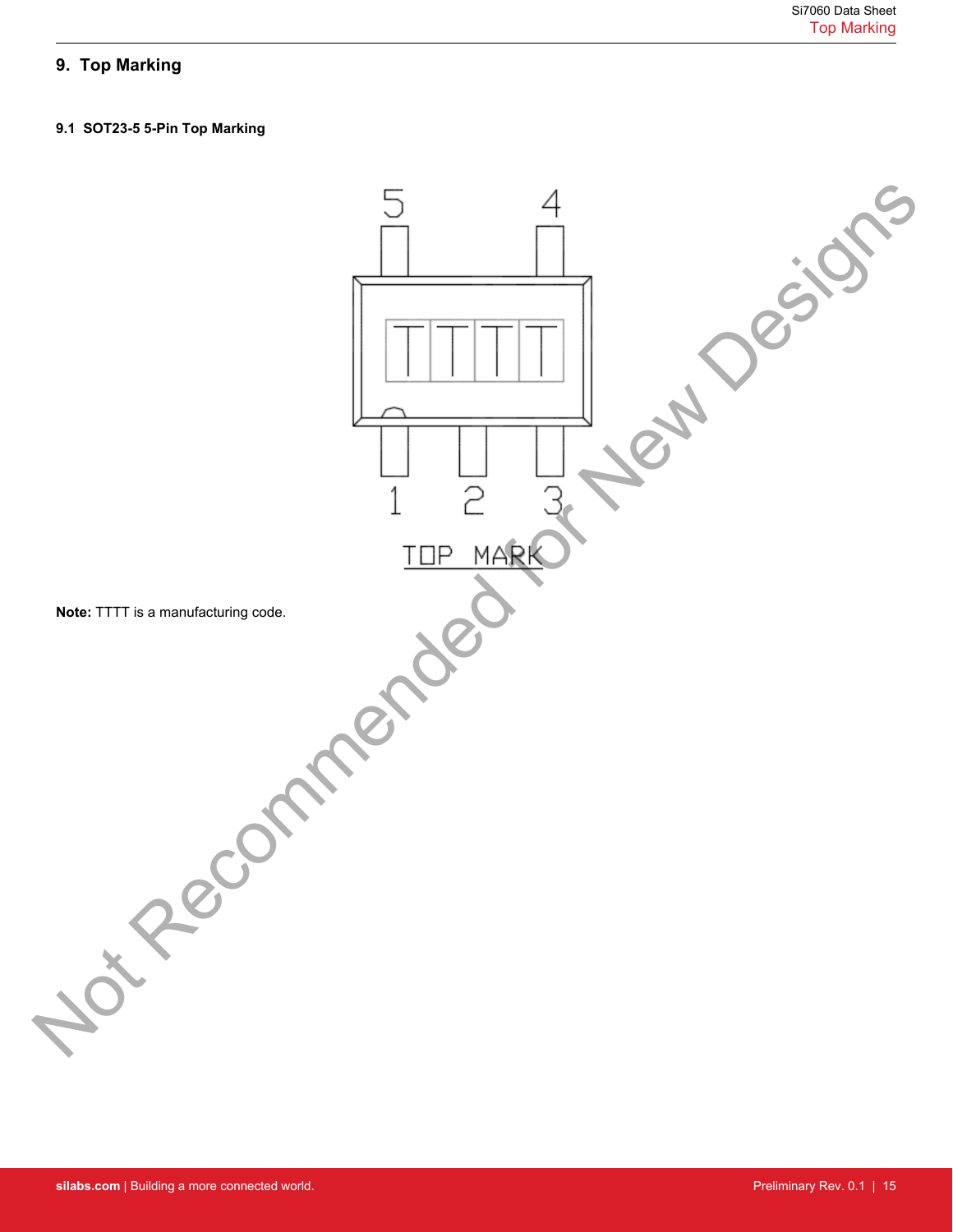## **10. Revision History**

## **Revision 0.1**

May 2018

• Initial release. Recommended for New Design